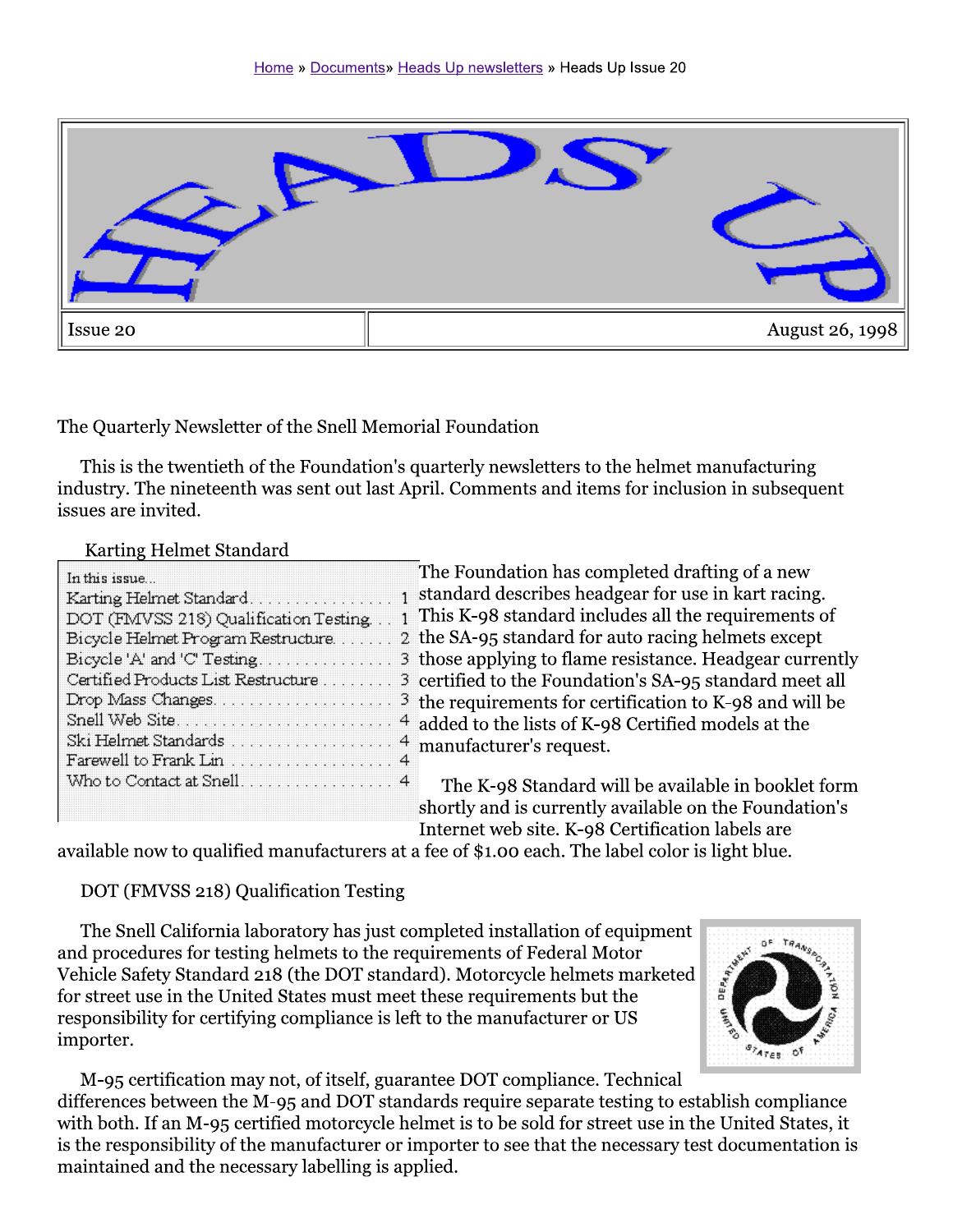The Foundation does not require DOT compliance for M-95 certification but, as a service to our clients, we are now able to perform the required testing and maintain the test documentation. Certified manufacturers will not be required to submit for DOT qualification testing. However, manufacturers who wish to, may submit samples of their Snell M-95 certified helmets for qualification to DOT or submit samples for both Snell M-95 and DOT certification

This DOT type testing service is only available for headgear in the M-95 certification program. Headgear submitted for both qualifications must first meet the M-95 requirements. Please contact this office for more details.

**Bicycle Helmet Program Restructure** 

| D. | The Foundation has restructured the B-90, B-95 and N-94             |
|----|---------------------------------------------------------------------|
|    | programs. The restructuring results in a marked lowering of the per |
|    | helmet cost to the manufacturer. It also improves the efficiency of |
|    |                                                                     |

the programs without compromising the significance or the value of Snell Certification.

Another significant feature of the restructuring is that Snell bicycle helmet certification will, of itself, demonstrate that the helmet model also complies with the requirements of the Consumer **Product Safety Commission.** 

This demonstration is enabled by three new documents:

1. 1998 Augmentation to the 1990 Standard for Protective Headgear for Use in Bicycling.

2. 1998 Addendum to the 1995 Standard for Protective Headgear For Use With Bicycles and to the 1994 Standard for Protective Headgear for Use in Non-Motorized Sports.

3. 1998 Addendum to Standards for Protective Headgear For Children Four years of Age and Younger For Use in Bicycling.

These three documents modify and augment the existing Snell Standards as necessary to demonstrate complete compliance with the performance requirements of CFR 16 Part 1203, the CPSC Safety Standard for Bicycle Helmets.

No special testing will be required for B-95 and N-94 certified helmets in current production and marketed for use by "persons age 5 and older." Our random sample testing of these products over the next few months will document CPSC compliance. However, B-90 certified products and all Snell certified bicycle helmets marketed for use by "persons age 1 and older (extended coverage)" will require certification testing if Snell labeled production is to continue beyond December 31, 1998.

It is hoped that lower unit costs for Snell Certification and the elimination of any additional CPSC testing obligation will ease participation in the Foundation's programs and increase the accessibility of protective headgear meeting the Foundation's high standards for protective performance.

Further information on the restructured programs and modified standards is available on the Foundation's web pages <http://www.smf.org> or through our California offices.

Bicycle 'A' and 'C' Testing

Over the next few months, the Foundation's test reports for bicycle helmets may list the Snell standard along with an 'A' or 'C' suffix. The suffix indicates that the standard corresponds to the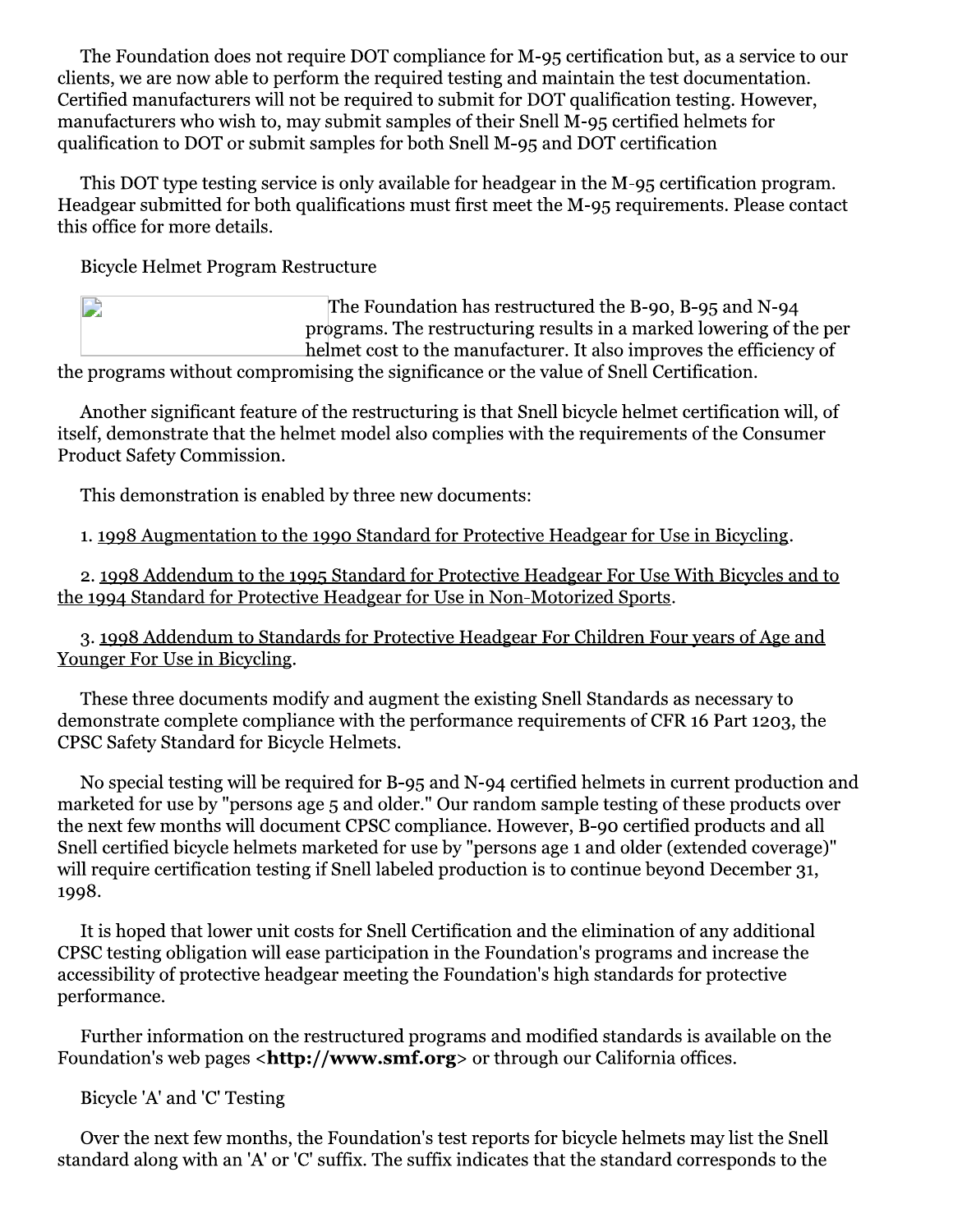CPSC Adult (persons age five and over) or Child requirements (persons age one and over extended coverage).

These suffixes will not be included in the certificates awarded to products passing certification testing. Once the transition to the CPSC compliant B-95, N-94 and B-90 standards is complete, the 'A' suffix will be dropped altogether.

Certified Products List Restructure

The Foundation's lists of Snell Certified helmet models have traditionally been organized by manufacturer, model and size. Since these lists are distributed to consumers and posted on our web site, we feel that the public and our clients would be better served if the lists were organized by brand name, model and size.

In many cases, the manufacturer name is the brand name. However, oftentimes helmets are made for private labelers or sold under a brand designation other than the manufacturer name. It may be difficult, if not impossible, for someone to locate such a helmet on our lists. We have reorganized our lists to include brand name information. If no brand is indicated, we will use the manufacturer name but, at the manufacturer's request, we will make any appropriate changes.

The certified products lists are among the most frequently visited pages on our web site. I hope that each certified manufacturer will review the lists to ensure that all headgear are fairly and correctly represented. I would be especially grateful for any comments or suggestions for improving these lists.

## **Drop Mass Changes**

The California lab has just completed all the changes necessary to standardize the drop masses for the ISO A, E, J, M and O headforms. All impact testing to Snell Standards will be at drop masses ranging from 5.00 kg to 5.10 kg.

The ISO O headform, the largest in the size range, presented unique difficulties. In order to meet the drop mass specification, all testing on the O headform will be done on the monorail facility. The ISO A, E, J and M headforms will be done on the twin wire rigs as before.

This mass standardization may cause some helmets to yield higher peak accelerations during impact testing. The change should be inversely proportional to the change in drop mass. Since the increase will never be more than 10%, few currently certified models, if any, will have any difficulty.

#### **Snell Web Site**

The Snell Foundation World Wide Web site, www.smf.org, now includes more than thirty pages of helmet and head protection information. There are descriptions of the Foundation and its certification programs, lists of certified products, links to FTP downloads of Snell Standards and drafts and links to other web sites of interest.

One of the primary purposes of the site is to acquaint the public with the importance of selecting and wearing the most effective protective headgear. Once the Foundation tests and certifies a helmet, we want people to wear it. If you manufacture or sell Snell certified helmets and you maintain an Internet web site, please contact Mr. Brown to see about establishing a link. Gib welcomes comments and suggestions regarding any aspect of the web site.